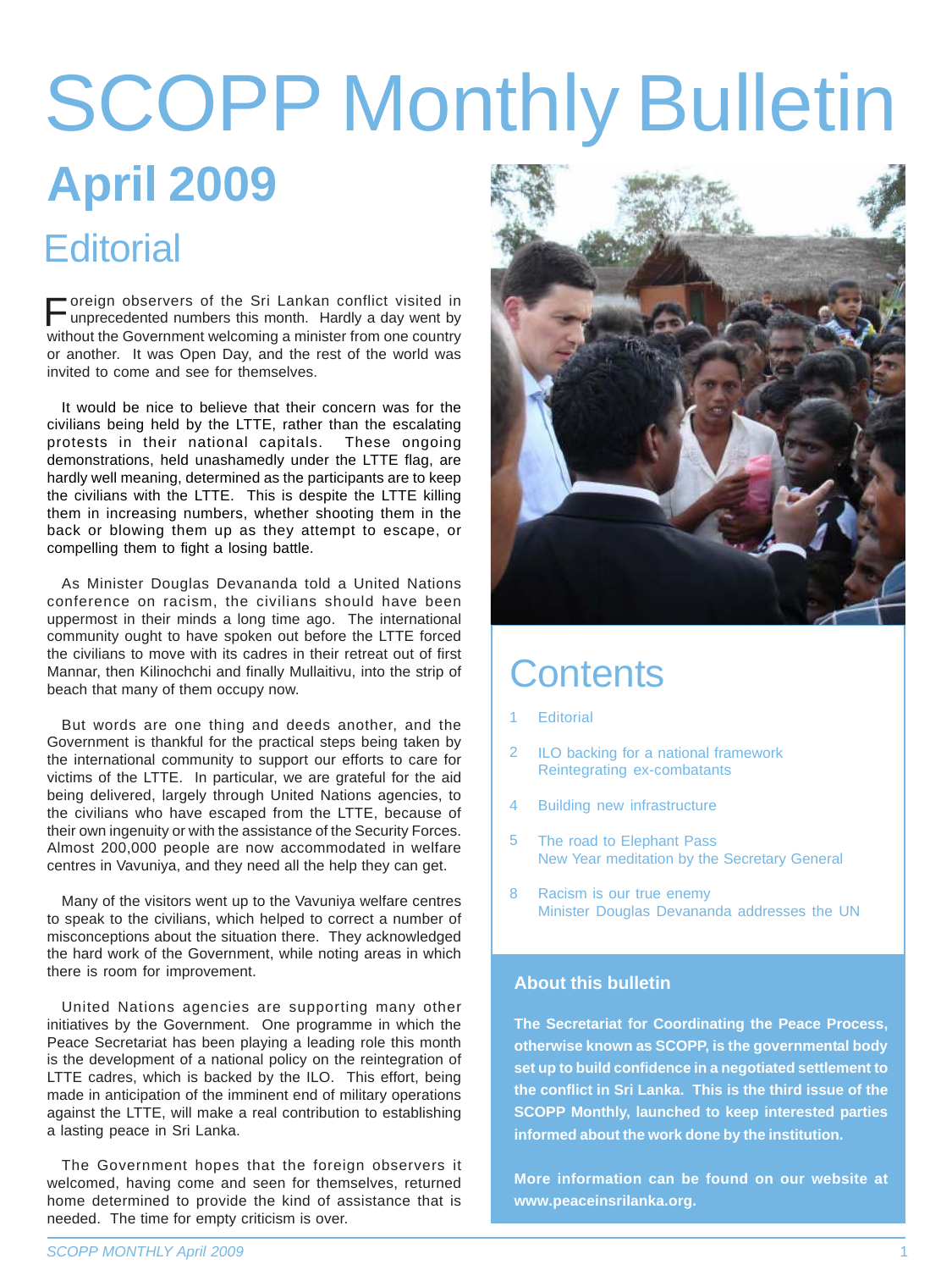#### ILO backing for a national framework **Reintegrating ex-combatants**



s military operations in the North draw to a close, the need<br>Ato consider the next steps for the people involved becomes *Several projects have been launched* ever more acute. Thousands have been conscripted by the LTTE over the years, while many others have joined up in the belief that fighting the State was the best option available, for themselves personally and for the Tamils in general. Reintegrating people like this into society is going to be a massive challenge, but it is work that the Government will have to do well if a lasting peace is to be achieved.

Several projects have been launched already. The Commissioner General for Rehabilitation manages three centres in Ambepussa, Welikanda and Tellippalai, on which the Peace Secretariat reported a few months ago.

International agencies are supporting these efforts, providing funds and technical assistance. The Ministry of Defence has signed a Memorandum of Understanding with the IOM, planning to rehabilitate some 1,000 ex-combatants from the Eastern Province. Meanwhile, the Government has been collaborating with UNICEF, particularly focusing on child soldiers.

However, it is clear that a far more systematic approach will be needed to deal with the numbers expected in the days to come. As more people are sent for rehabilitation, more centres will be needed, and therefore more funds and projects, leading to the possibility of less effectiveness. Beyond a certain point, the requirements will be as much at the level of society. Providing care and support for individuals will be insufficient to ensure success.

The Government, therefore, decided to initiate a process to develop a national framework on reintegration. The idea is to lay down guidelines, in consultation with a range of experts, for State and other institutions to follow in their own programmes. Ms Dayani Panagoda, Policy Director at the Peace Secretariat, was asked to serve as national process manager.

Although efforts to reintegrate former cadres in Sri Lanka date back to the JVP insurgency of 1971, it was thought useful to look at experience in other places and situations, drawing

*already. The Commissioner General for Rehabilitation manages three centres in Ambepussa, Welikanda and Tellippalai, on which the Peace Secretariat reported a few months ago.*

on the very best of international knowledge on the subject. Discussions with the ILO were initiated, with the objective of learning from similar programmes facilitated by the organisation elsewhere.

The ILO agreed to support a three month process of consultations, which began with a workshop in Colombo at the end of March. Under the chairmanship of the Minister for Disaster Management and Human Rights, Hon Mahinda Samarasinghe, this brought together representatives of Government departments, the Armed Forces, the Police, NGOs, the Chambers of Commerce, United Nations agencies, and other interested parties, including Tamil politicians.

The keynote speaker was an ILO consultant, Mr Jose Manuel Pinotes. Originally from Portugal, he told the Peace Secretariat in an interview following the workshop that he considered himself a citizen of the world, having lived abroad for 25 years, working in more than ten different countries, from Bosnia to Liberia and East Timor.

Pinotes spoke at length about his experience in Angola. Echoing what has been said so many times about the LTTE, he explained that it had been completely impossible to negotiate with UNITA. Reintegration had been attempted after the signing of first one peace agreement then another, but UNITA only ever put forward their injured cadres. The group never had any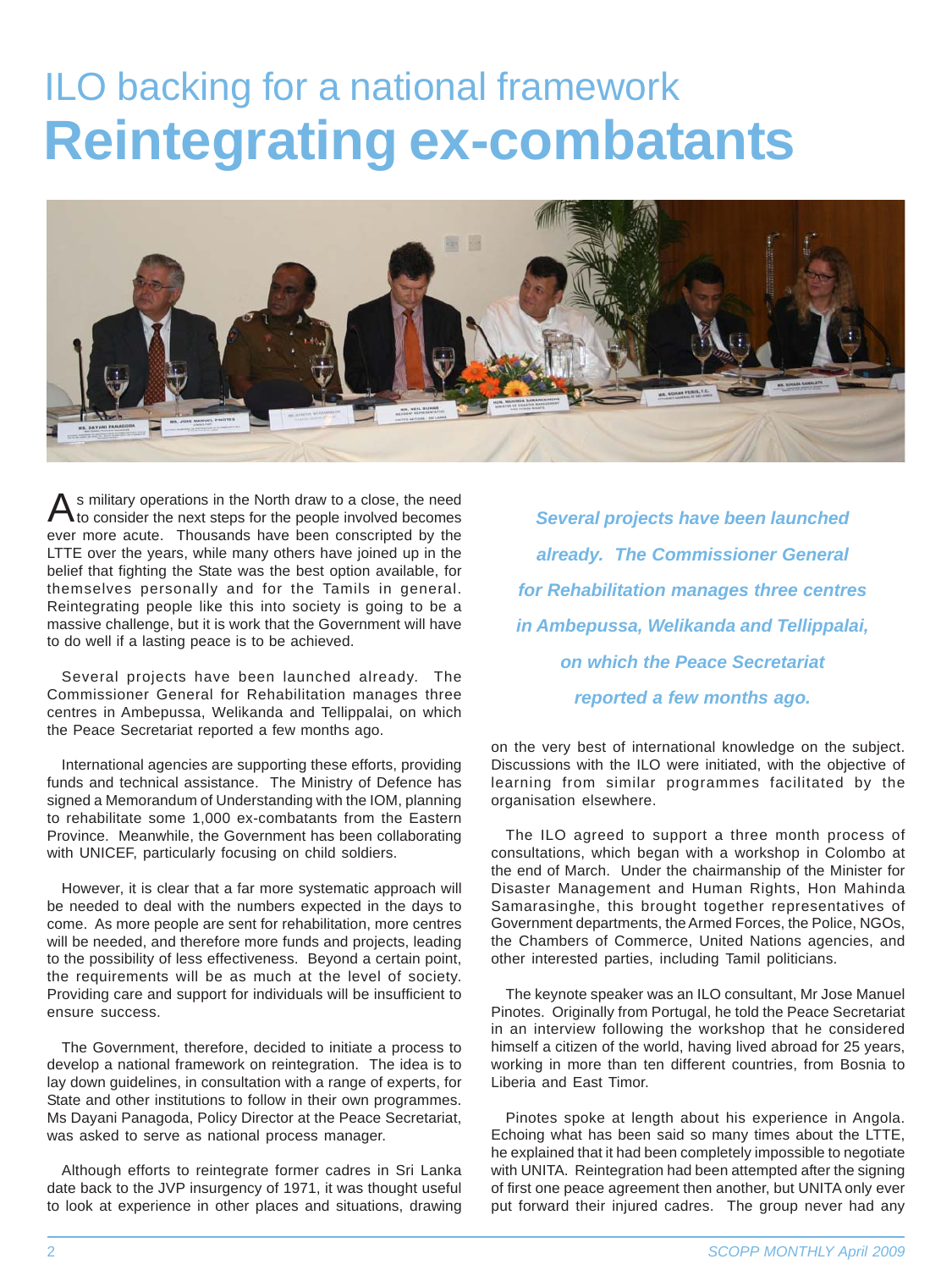intention of giving up their weapons, and their leader said he would rather die than implement these pacts with the Angolan state. In much the same way that people fear that the conflict here will never come to a full stop while Prabhakaran lives, Pinotes said that it was only when the UNITA leader was killed that there was a chance for peace in Angola.

This was one of the lessons he shared with Sri Lankan policymakers at the workshop, that reintegration has to be done at the right time. It needs a supportive environment of peace, but also must not lag too far behind the end of hostilities. Preparation for this kind of work is time consuming, and Pinotes expressed his appreciation of the effort to come up with a national framework at this juncture, while the conflict is still raging in part of the country.

In Angola, once the Government had won on the battlefield, it immediately called the remaining senior members of UNITA to discuss a settlement, and a Memorandum of Understanding was signed. Some 100,000 UNITA fighters were reintegrated subsequently and, by the end of the process, 99% were back living with their families, 98% considered themselves reintegrated, and two thirds had some kind of income generating activity. It was a genuine success.

Highlighting the scope of the intervention needed, Pinotes explained the two phases of the reintegration process in Angola. The Government spent more than \$150 million on immediate support for the ex-combatants. This paid for accommodation in newly set up encampments for six months, their food, medical care and so on.

They were settled later in areas of their choice, and given an allowance for some time, plus basic equipment to help them start agricultural work and a few items to set up home. Another \$100 million or so was then contributed by international donors, to fund a variety of programmes designed to complete the reintegration process. Hundreds of schools, irrigation schemes and so on were renovated through on the job training schemes, Pinotes noted, as an example of the interventions undertaken.

Pinotes was upbeat about the prospects of an equally successful process in Sri Lanka. He told the Peace Secretariat that obviously, after a long conflict, tensions would remain for some time, but that success was possible if the right dynamic could be established. In Sri Lanka, he said, he felt a willingness to promote reconciliation. The key players have an open mind and are ready to discuss the issues and work out a solution, Pinotes said. This would bring results in the end.

*The ILO Consultant was upbeat about the prospects of an equally successful process of reintegration in Sri Lanka. The key players have an open mind and are ready to discuss the issues, he told the Peace Secretariat.*

After useful discussions in the Colombo workshop, several groups were formed to continue the thinking process and come up with a paper setting out the issues to be addressed. These focused on immediate term rehabilitation, and longer term reintegration, both economic and social.

These groups continued their work during April, and a further group to look into particular issues that might arise with hardcore cadres was established. The latter group was also asked to make recommendations on support for the Commissioner General of Rehabilitation and his office.

To inform their deliberations, another workshop is being organised in May for the groups to meet and interact with a selection of former cadres already participating in rehabilitation programmes in the Eastern Province, as well as Tamil representatives of former militant groups who have joined the democratic process.

The draft national framework on reintegration is expected to be completed in June, when full consultations will be held with all interested parties, including civil society organisations.

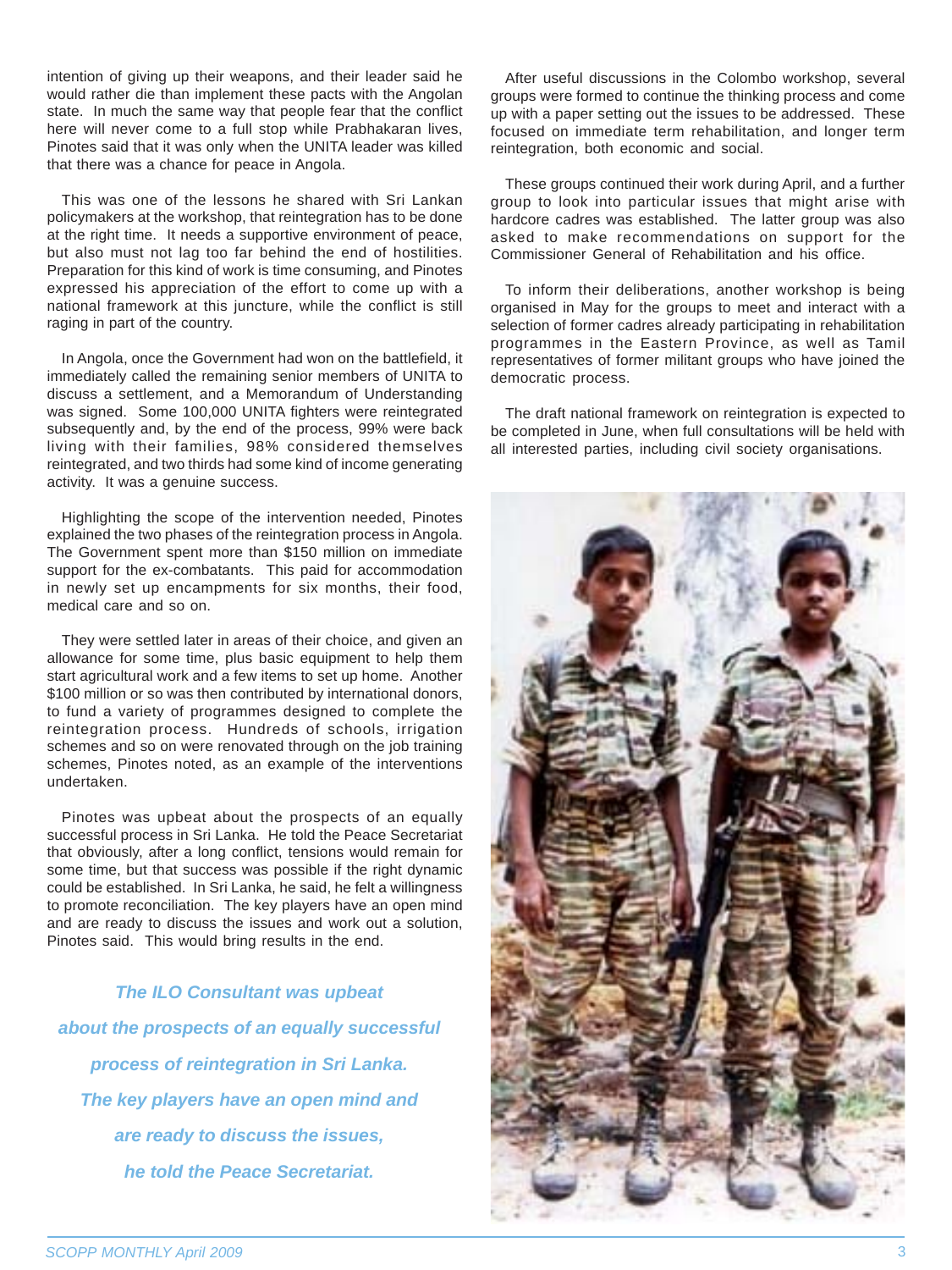## **Building new infrastructure**



Steady progress has been made in restoring normalcy to the<br>Eastern Province in the two years since military operations ended. Infrastructure is a priority, because of the damage and neglect suffered during the conflict, and various projects in the road, power, irrigation and other sectors are underway.

One of the key needs identified, soon after the local elections, by the Municipal Council in Batticaloa, headed by the young and dynamic Mayoress Sivageetha Prabhakaran, was for more sports and recreation facilities for young people. They felt that giving back to the youth their opportunities for sports and recreation would be very important in helping them move on from the long years of fighting. This would contribute to building a really sustainable peace in the Eastern Province, the Municipal Council decided.

Weber Stadium has been chosen as a flagship development for the area. Set amidst the historic St. Michael's Boys' School and St. Vincent's Girls' School, the old Fort and Kachcheri, as well as the new Courts and Municipal Council complexes, and overlooking the picturesque Batticaloa lagoon, Weber Stadium is used for a variety of purposes, from the Inter-Provincial Sports Festival held there with the collaboration of the Peace Secretariat in January, to leisurely cricket matches on Sunday afternoons. It has a distinct community feel to it.

During the conflict, Weber Stadium was under military control, and was shelled by the LTTE many times. It was also the scene of an audacious strike on diplomats from Germany, Italy and France during the Ceasefire Agreement, when the LTTE fired mortars at the helicopter in which they were traveling to Batticaloa to meet local politicians. It is therefore only recently that the youth of the area have been able to reclaim Weber Stadium for their own use.

In developing the facility, the Municipal Council felt that it would be useful to involve young people from other parts of the country, to bring them together with their compatriots in the Eastern Province. It could be an opportunity for the youth of the West and South to come to understand the situation being faced by their contemporaries elsewhere, the Municipal Council thought.

The Peace Secretariat has been facilitating this initiative, bringing in both private and public sectors. As the first step, arrangements were made with Moratuwa University for students of the Level 4 Bachelor of Architecture course to submit design proposals for the renovation. The Department of Architecture has been very supportive, agreeing to take it on as a special project at the beginning of the current semester.

To that end, five students visited Weber Stadium in late April, accompanied by the Peace Secretariat, to conduct a site review.

*Weber Stadium was also the scene of an audacious LTTE strike on diplomats from Germany, Italy and France during the Ceasefire Agreement.*

They were assisted by enthusiastic members of the Municipal Council planning and engineering units, and were given access to existing site development plans, town sheets, digital mapping of the area and other useful documents to assist in their work.

Having returned to Colombo, the young people are leading five teams of ten in preparing designs, which will be competitively judged by a team of renowned architects and planners, as well as the Mayoress of Batticaloa. Efforts will be made to engage with Batticaloa youth and other users of Weber Stadium, to ensure that their needs and ideas are incorporated. Later on, the winners will be partnered with the Chamber of Construction Industry or an individual firm to ensure designs are workable. Holcim Lanka have agreed to share with the young people their concept of 'Sustainable Construction', pioneered by Holcim in Sri Lanka, in order to incorporate cutting edge ideas in the final plan.

One of the main challenges will be finding the money to implement the project. The Municipal Council has been discussing the refurbishment of the pavillion with the Football Federation, but further investment will be needed to develop Weber Stadium into a truly competitive sports venue for the Eastern Province.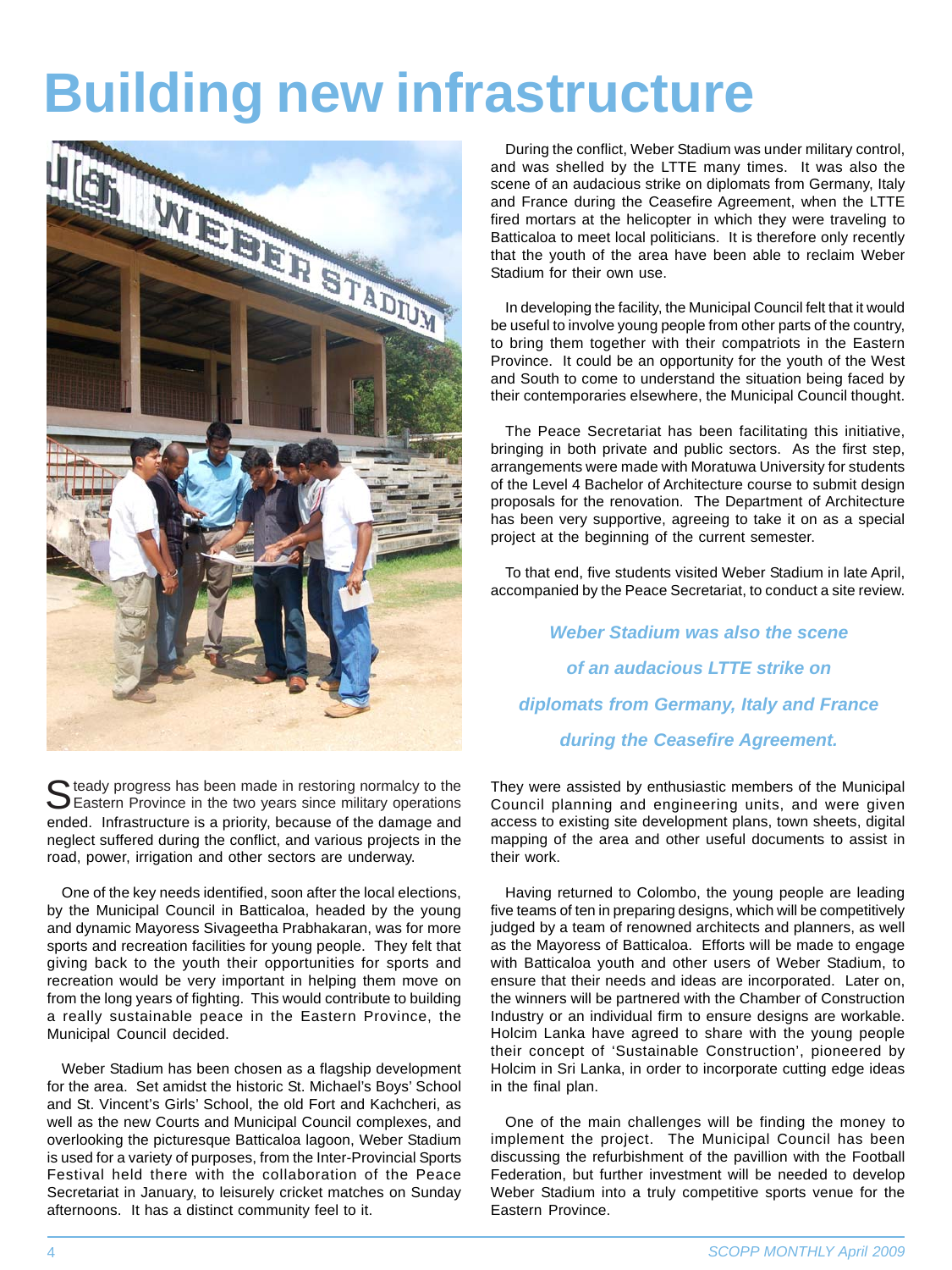## **The road to Elephant Pass**

I had just left a military wedding in Kandy when the news came through of the regaining of Elephant Pass. It was the second through of the regaining of Elephant Pass. It was the second I had attended in a month. The first was that of a former student, and I had welcomed the opportunity to meet others amongst my students, most of them for the first time since they had passed out from the Military Academy in Diyatalawa.

On that occasion, I had been pleased that I have an excellent memory, for faces, and for details of personality, even if I could not remember all the names. And the names too had rung a bell when we spoke, so I could picture the different intakes and ask about those who had made a good impression as cadets.

The association had begun over a decade previously, when the Military Academy had asked Sabaragamuwa University to initiate a degree course. There was much opposition, academics thinking that soldiers were not worthy of degrees, and military men thinking that academic qualifications would be counterproductive in training effective officers. I believe I was able to bring the concept to fruition, largely because I had been impressed, in 1980, at the course followed by a cousin. I had been disappointed then by the quality of undergraduates I had at Peradeniya, sensing a lack of initiative and critical thinking. I hasten to add that my students there soon proved themselves when compelled to read on their own and write and discuss, but it was good to see that at Diyatalawa the course required individual work from the start.

Similarly, once we made it clear that Military Studies would be the main focus, and the University would not interfere except to suggest better methods, the staff demonstrated a comparatively enlightened grasp of what university education should consist of in the modern world. The soft skills that the

> *The staff of the Military Academy demonstrated an enlightened grasp of what university education should consist of in the modern world.*

university system only began to adopt later were welcomed, with basic courses for credit in subjects like English, Tamil, Computing, Mathematics, Current Affairs, Law and Management Studies. Some had been done before, but they readily agreed to increase the time available, and in the case of Law actually expanded the syllabus to include more Humanitarian Law.

Teaching the cadets was a pleasure. Though they fell asleep more often than students should, they were committed to their work and disciplined, and took readily to group work. Of course some were better than others, but it was heartening to find that in general those who did well in their academic work were also good at military subjects. Perhaps this was understandable, because we were not producing specialists, but simply developing initiative and problem solving and decision making skills, with the ability to absorb and process only necessary knowledge for a demanding career in which specialisation would follow later.

It took a while for the course to begin, with the Ministry of Defence bureaucracy proving even slower than the Higher Education system. Brig. Hettiarachchi, who initiated the idea, had been replaced by Brig. Fernando, who was able to finalise things only towards the very end of his tenure. He gave us a dinner to celebrate the inauguration of the course, just before he left. He was going to Elephant Pass.

I was at the University when news came of his death. That moment came back to me, years later, when I heard that the area had been retaken. We had known him only briefly, but the sense of loss was immense. He had been wonderful to work with, and I still remember the civilised selfconfidence he exuded.

Sorrow was made worse by the sense that the death had been unnecessary. It was not only that he had been offered air transport but had chosen to trek back with his men. It was also that it seemed retreat had been advocated earlier, but had been rejected for reasons of prestige. That may have been rumour. I heard that the advice had been given by Gen. Hettiarachchi, though he said nothing about this when we met in Trincomalee. But, when I got back to the Resthouse, I was told by the Keeper that Gen. Hettiarachchi was there on a punishment transfer for having not conformed to the official line on Elephant Pass. That was an exaggeration, but I suspect that there were some lapses at the top that contributed to the magnitude of the losses.

For some days even Jaffna was in danger, until what we gathered was brilliant work by Gen. Perera and Gen. Fonseka. I don't know how the balance of responsibility lay between them but, typically, both were transferred, and one was nervous. Over the next two years, I felt the situation was deteriorating. We seemed to be reacting, without a clear strategy as to regaining

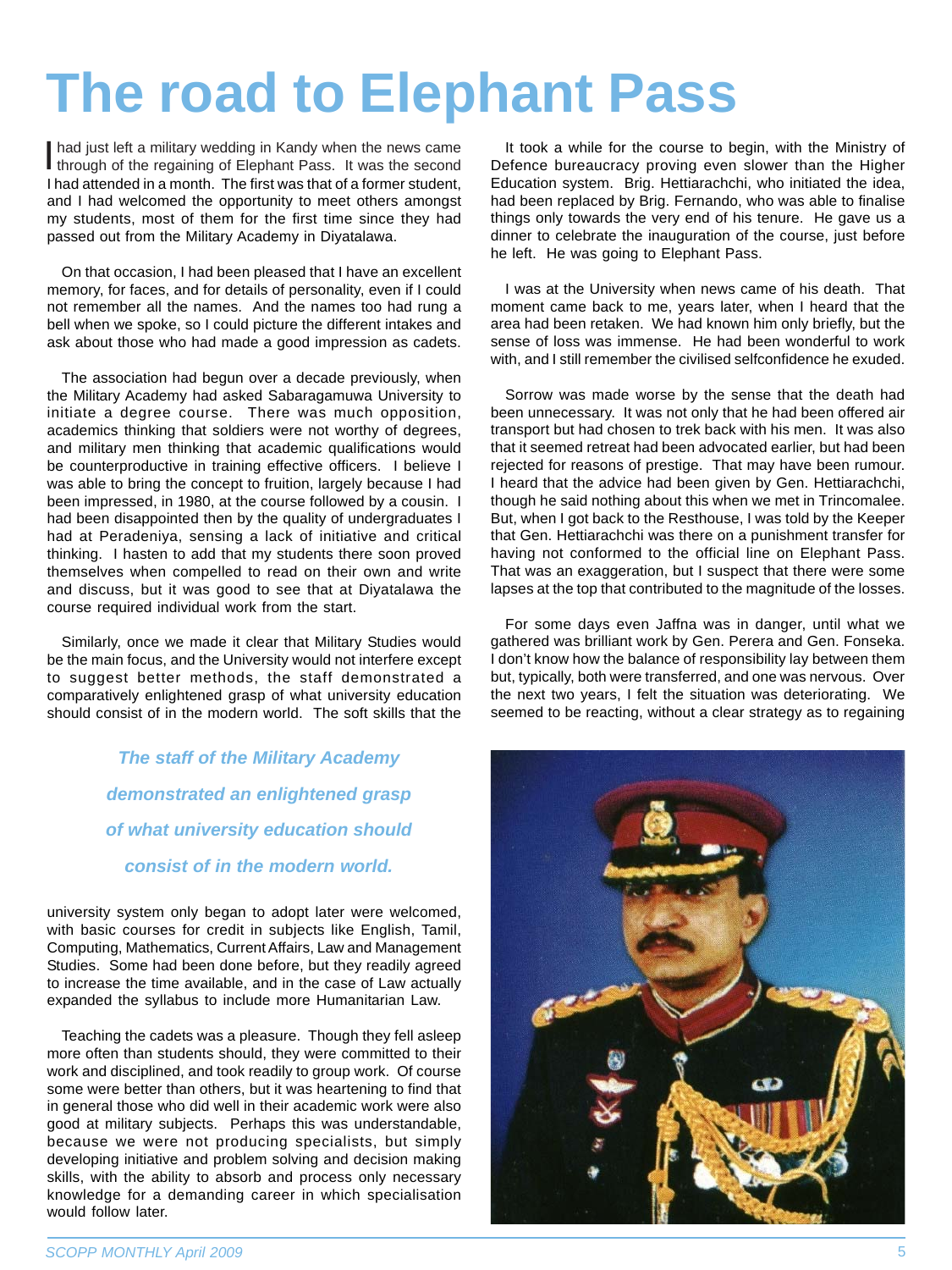lost ground, and when the attack on Katunayake came it seemed to confirm that our defence strategy too was lacking.

So I, like many others, welcomed the Peace Accord. I voted for the UNF in 2001 and, though I was surprised that Gamini Athukorale was not appointed Minister of Defence, I remember describing Tilak Marapana as a safe pair of hands.

It did not take me very long to realise that I was totally wrong. Working at Divatalawa helped to enlighten me, for I gathered there how serious the betrayal at Athurugiriya had been. But even without that, the problems were obvious. The number of Tamils killed by the LTTE mounted, with no remedial action, and when the appalling incident of the ship bearing arms occurred - when President Kumaratunga held firm against both Prime Minister and Defence Minister until the weapons were discovered and the Tigers aboard destroyed themselves - it was clear that the Government was woefully incompetent.

That is the charitable explanation. But although I think there was no actual treachery involved, there seems to have been villainy. Certainly the feeling amongst the officers I knew was that arms purchases were not for the benefit of the Forces and, if anything more were needed to justify the appointment of Col. Rajapaksa, it is the universal conviction amongst all servicemen that he has nothing but the interests of the Forces at heart. The horrific stories about corruption, which go back to President

*And now they are dying because they are fighting with one hand tied behind their backs, because the LTTE is using a human shield, and because our Forces are decent enough to respect those people.*

Jayawardene's time, may not all be true, but it is a triumph that they are rarely heard now, and not credited at all amongst those who need the arms. In 2002 and 2003 the story was different, and the bitterness at what was seen as betrayal was palpable.

There was a silver lining in all this in that, when my first batch was commissioned, they were not in danger. And until 2006, with the exception of four officers killed in December 2004, there were no casualties from Diyatalawa. Then however they started coming thick and fast, from April 2006 on, when the LTTE tried to murder the Army Commander and made it clear that they wanted to fight - as if indeed that were not clear enough from the assaults they had launched from December 2005 onward, leading the Scandinavian Monitors to question whether there was indeed a Ceasefire Agreement still in place.

From 2006 I had heard of casualties, but the full extent of the sacrifices my students had made only hit me when, a few days before the Kandy wedding, I received a copy of the 2007 edition of the 'Torch', the journal of Diyatalawa. For some reason I had not received the 2006 edition, so it was a Roll of Honour for two years that confronted me. And it was then that I felt that a good memory could also be a curse, for I could see the faces of the boys I had taught, who were now no longer with us, I could recall something special about many of them - as with Rajakaruna, one of the first to die, in May 2006, who had kept



asking difficult questions, but who soon settled down and was taken into the Special Forces.

The first Intake I had worked with, 51, had made the greatest impression, for I had spent the most time, working with small groups in the first term when they were our only responsibility. Yet I do not think that is the only reason that I still think of them as the best we have had, and their record in battle gives some rationale to what might have seemed prejudiced predilection.

The first wedding was that of a Fernando, and he had told me that the other Fernando had died, a quieter character whose face in concentration I could recall. Five days later had died Kumara, whose father had died during the course. He was clumsy and not especially bright, but the dignified but clearly overwhelming grief when he came back after the funeral had stuck with me. Then there were Gunawardena and Anuranga, who died on the same day in October, with four others from later intakes. Neither had been very interested in academic work, but I remembered that Anuranga, having produced a preposterous project on the First World War, came back later with an impressive analysis and did extremely well in the viva.

The army obviously matured them, as I found when I talked to them at the weddings. The combination of assurance and modesty was heartening. This was most obvious with regard to their use of English, a language most had hardly known when they arrived. Some had still been weak when they left, but the foundation we had provided and the continuing attention to learning had clearly stood them in good stead.

One reason for the poor English was that we had very few cadets from Colombo. Awareness of this had intensified my feeling that the privileged amongst us were out of touch with the needs of the country. But there were exceptions, and I had been impressed with the few individuals who had enlisted.

However, such commitment had its drawbacks. Both the boys from Wesley whom I remembered were dead. Ratnayake had gone to Sandhurst and done remarkably well, and then worked hard when he got back to catch up on the subjects he had missed. He had got his degree, but in 2008 he had died, soon after going into the field. So too had Alagiyawanna, a more senior officer, who had not been impressive academically, but had won prizes for being the most fit and the best shot.

It was his case that made me understand the total commitment of the Army Commander, and why he has been able to inspire his men to such achievements. The boy had gone missing in Vavuniya and, when I mentioned the case to Gen. Fonseka, I found that he was fully aware of the incident.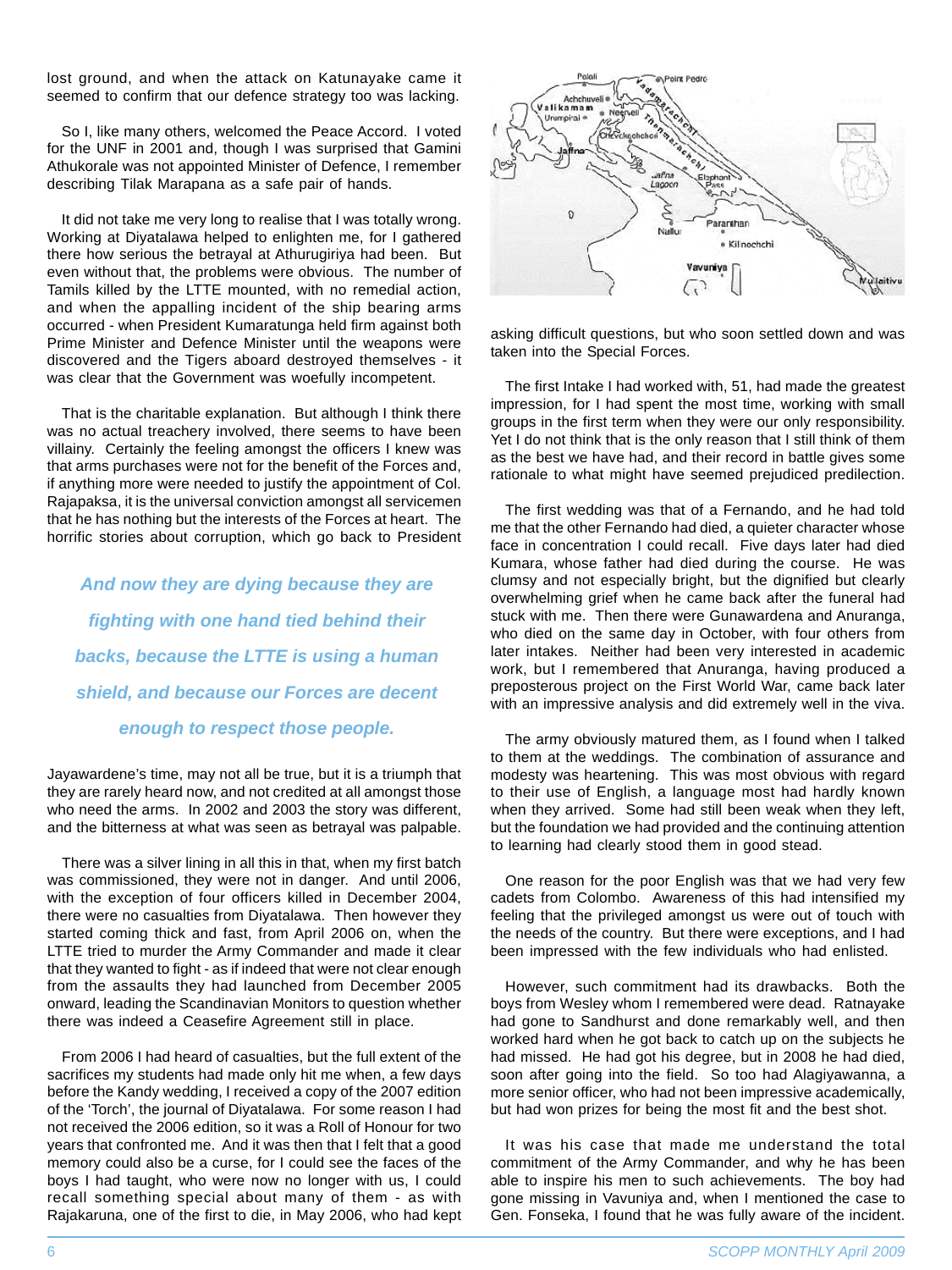That level of appreciation of developments at all levels would naturally prompt reciprocal devotion - and it gave me some consolation, to think that the sacrifice had not been in vain.

But of course it was not in vain. These boys knew what they were doing, and were proud of what they had achieved. I had no business indeed to think of them as boys. But it was their vulnerability that still haunted me, the bright eyed enthusiasm to learn, the admiration for authority along with the awareness that it could only take them so far, the toughening that made them realise how much they had to depend on themselves.

The officer from Intake 54 who had been at both weddings told me at the second that they had that very morning heard that yet another of the group had died. And then, when I was asking about the officers I had met at the previous wedding, he told me that he thought the bestman had died in the battles for Kilinochchi. I remembered him for an intensely concentrated gaze that made me think he was absorbing everything that was said. This was not so, and I think he did not come very high in the order of merit. But he had joined the Commandos, and though he still looked very young - this was Intake 58 - he had spoken a month previously with confident ease about his posting. My impression was that he had said Vavuniya, but to him it did not seem to matter a great deal.

It was his face I saw when I heard that Elephant Pass had been taken. And it was Gen. Fernando I remembered when I saw the Jaffna and Vavuniya Commanders, both Diyatalawa Commandants I had worked with, meeting at Elephant Pass. It was under one of them that the custom began of ending the Roll of Honour in the 'Torch' with the lines, 'When you go home, tell them of us and say, we gave our today for your tomorrow.'

All this was in January, when the Forces were moving fast. But then, in February, after the first large influx of civilians managed to escape, the LTTE made even more vicious use of those they had entrapped so successfully over the previous several months. And we reacted as they knew we would, by suspending the use of heavy weaponry, by exercising even greater caution than before about the civilians.

This is why we had been asking the world for so many months to request categorically that they let our people go. The answer was a deafening silence, broken occasionally by mealy mouthed appeals to both sides to cease fire, and hysteria when the LTTE (or Amnesty or the BBC) made claims that were later shown to be palpably false. And meanwhile our soldiers were dying in larger numbers, and I was losing more of my cadets.

In Geneva, dealing with lies and half-truths, I was told of the death of Priyaweera, from Intake 51, whom I remembered fondly

as once having expressed astonishment at the amount I knew. I was tempted to respond as my Dean at Oxford had done in a similar situation, by telling him that he would have far less occasion to feel astonished if he marveled at what I did not know. But I realised that such irony was unfair on a simple but extraordinarily honest and decent soul.

Such unnecessary suffering. And my anger was not so much with the LTTE, because its leadership had clearly toppled over the edge into madness. Hearing of their suicide bomb amongst those seeking refuge, seeing in the camps the evidence of their firing on those trying to escape, reading in the newspapers the story of a family being hunted down as they ran away at night, I could only marvel, not at their brutality, but at the brutality of those who still found excuses for them.

But what do they care? They need votes, and the expatriate groups that support the LTTE are well organised. Others want influence, and believe that destabilised countries will increase their own standing in the world. And others still cannot get over the belief that they know what is best, that they can judge when they should suspend rules because their lives are in danger, but unsophisticated third world countries need telling. It is not their boys who are dying. It is not their civilians who are held hostage. So they will go on making excuses for terror, while we, who live with it, but still temper our approach to spare the innocent as far as possible, lose so many lives unnecessarily.

As Sri Lankans, we have to regret the lives of civilians. We should also regret those who were forced to fight by the Tigers and, though the Forces have no alternative, when confronted by them in battle, we must remember how no one tried to stop the conscription, how the agencies functioning in the Vanni let this happen. They to my mind are more guilty than the poor Tamil youngsters who found no protection from those who could have done better, but who compromised shamefully and allowed these youngsters to be dragooned to their deaths.

But I make no apologies for feeling saddest of all about the boys I knew, whom I will never see again. I have heard apologists for the Tigers claiming there is some sort of difference between civilian victims of terrorism and military forces that terror destroys. That is a facile distinction. It may be valid as to deaths in battle, but the young men destroyed in the spate of bombs soon after this government took office were taken unawares, the largest massacre being of troops on leave.

And now they are dying because they are fighting with one hand tied behind their backs, precisely because the Tigers are using a human shield, and because our Forces are decent enough to respect those civilians. The world may forget all of this, but we must never.